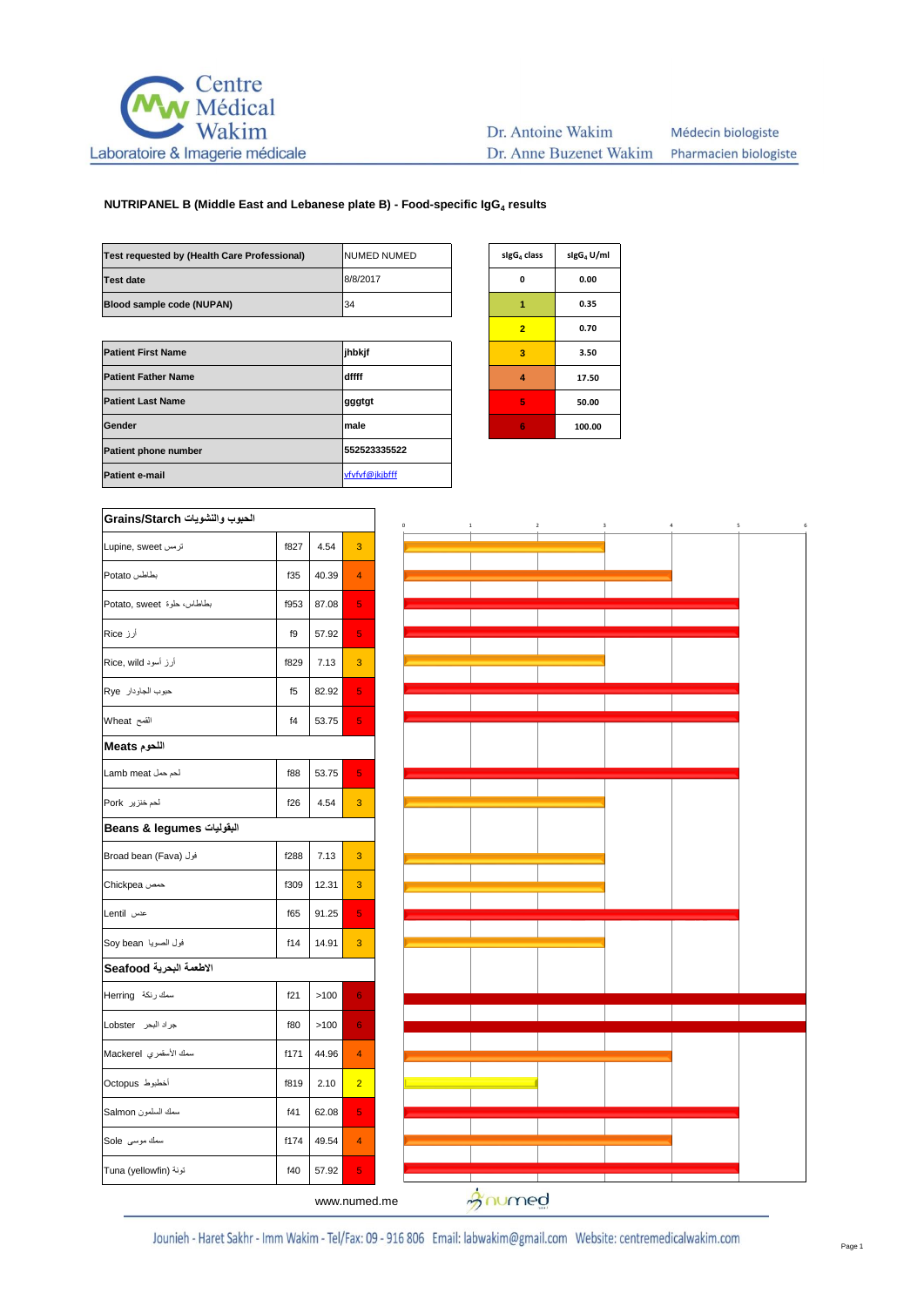

## **NUTRIPANEL B (Middle East and Lebanese plate B) - Food-specific IgG<sup>4</sup> results**

| الدواجن Poultry                      |      |       |                |
|--------------------------------------|------|-------|----------------|
| بيضة دجاج Hen egg                    | f74  | 99.58 | 5              |
| ألبومين البيض Ovalbumine             | f67  | 95.42 | 5              |
| لحم حبش Turkey meat                  | f143 | 22.08 | 4              |
| الخضار Vegetables                    |      |       |                |
| فطر Button mushroom                  | f141 | 17.5  | $\overline{4}$ |
| ملفوف Cabbage                        | f39  | 49.54 | 4              |
| ملفوف، أحمر Red cabbage              | f189 | 66.25 | 5              |
| جزر Carrot                           | f31  | 14.91 | 3              |
| کرفس Celery                          | f85  | 26.65 | $\overline{4}$ |
| سلق Chard                            | f840 | 14.91 | 3              |
| هندباء برية Chicory                  | f837 | 9.722 | 3              |
| كزبرة Coriander seed                 | s13  | >100  | 6              |
| ذرة Corn/Maize                       | f121 | 7.13  | 3              |
| رشاد Cress                           | f64  | 87.08 | 5              |
| باذنجان Eggplant                     | f149 | 26.65 | 4              |
| ٹوم Garlic                           | f47  | 74.58 | 5              |
| بركولي أخضر Green sprouting broccoli | f182 | 57.92 | 5              |
| خس أيسبرج (كابوشا)  lceberg lettuce  | f184 | 62.08 | 5              |
| كرنب سلقى Kohlrabi                   | f163 | 40.39 | 4              |
| خس (رومانی) (Lettuce (Romaine        | f194 | 74.58 | 5              |
| بقدونس Parsley                       | f86  | 40.39 |                |
| فلفل أخضر Pepper, green              | s803 | 4.537 | 3              |
| يقطين Pumpkin                        | f952 | 82.92 | 5              |
| ملفوف احمر Radicchio                 | f313 | 22.08 | 4              |
| روكا (Rocket (Arugula                | f312 | 17.5  | 4              |
| سبانخ Spinach                        | f38  | 44.96 | 4              |
| زعتر Thyme, Common                   | s27  | >100  | 6              |
| كوسى (Marrow) كوسى                   | f197 | 78.75 | 5              |
|                                      |      |       |                |



gnumed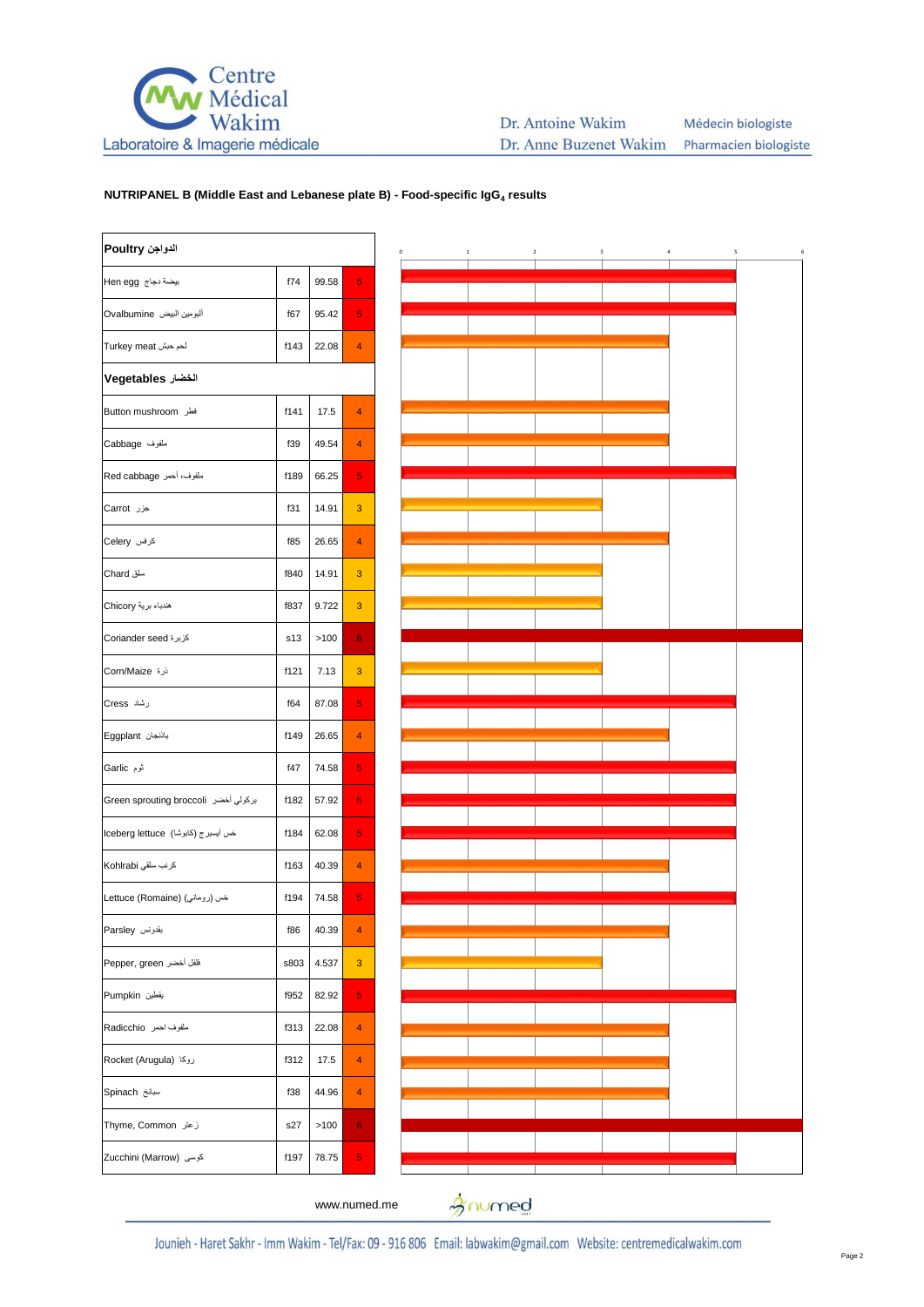

## **NUTRIPANEL B (Middle East and Lebanese plate B) - Food-specific IgG<sup>4</sup> results**

| الفواكه Fruits                 |      |       |                |  |
|--------------------------------|------|-------|----------------|--|
| تفاحة Apple                    | f49  | 78.75 | 5              |  |
| ثمر العليق Blackberry          | f207 | >100  | 6              |  |
| بلح Date                       | f222 | 2.1   | $\overline{2}$ |  |
| جرافة Guava                    | f940 | 70.42 | 5              |  |
| کيوي Kiwi fruit                | f84  | 12.31 | 3              |  |
| لينتشى Litchi                  | f943 | 74.58 | 5              |  |
| زليقة (نكثارين)  Nectarine     | f162 | 35.81 | 4              |  |
| برنقال Orange                  | f33  | 31.23 | 4              |  |
| بابابا Papaya                  | f947 | 78.75 | 5              |  |
| Pear بجاص                      | f30  | 9.722 | 3              |  |
| برتقال هندي (بوملي) Pomelo     | f321 | 26.65 | 4              |  |
| زعرور Rose hip                 | f343 | 35.81 | 4              |  |
| فراولة Strawberry              | f44  | 66.25 | 5              |  |
| بطيخ اصفر (شمام) Sugar melon   | f842 | 17.5  | 4              |  |
| الحليب ومشتقاته Milk & cheeses |      |       |                |  |
| حبن كامامبير Camembert, cheese | f94  | 66.25 | 5              |  |
| كازين Casein                   | f78  | >100  | 6              |  |
| جبن روندال Edam cheese         | f190 | 70.42 | 5              |  |
| جبن إمانتال Emmentaler, cheese | f873 | 44.96 | 4              |  |
| Goat milk cheese جبن ماعز      | f203 | 91.25 | 5              |  |
| جبن موزاريلا Mozzarella        | f859 | 35.81 | 4              |  |
| Parmesan, cheese جبن بارميزان  | f201 | 87.08 | 5              |  |
| لبن Yoghurt                    | f205 | 99.58 | 5              |  |
| الشحوم والزيوت Fats & oils     |      |       |                |  |
| Cream cheese جبنة قشدية        | f876 | 49.54 | 4              |  |
| زيتون أسود Olive, black        | f130 | 9.722 | 3              |  |



www.numed.me

gnumed